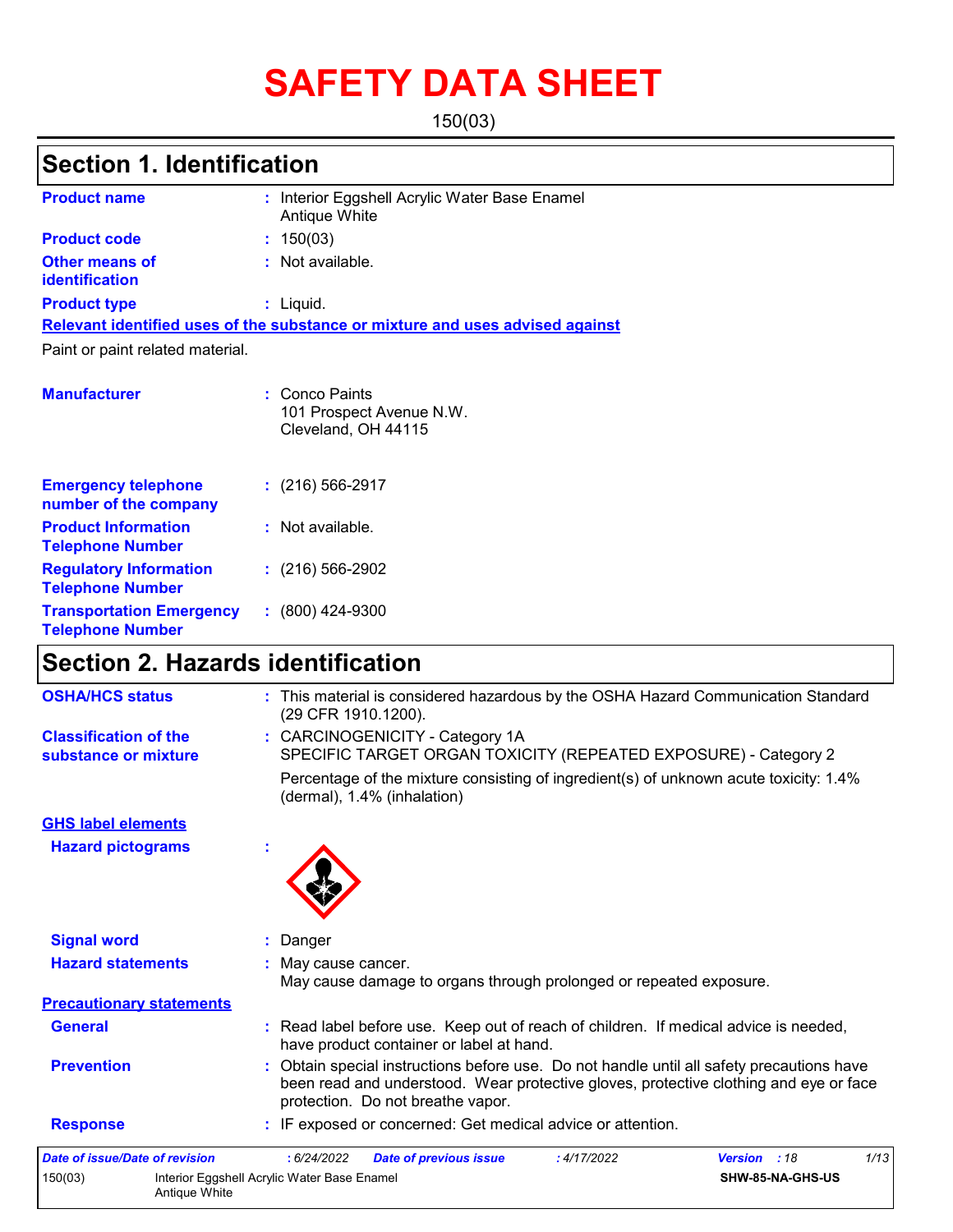### **Section 2. Hazards identification**

| <b>Storage</b>                             | : Store locked up.                                                                                                                                                                                                                                                                                                                                                                                                                                                                                                                                                                                   |  |
|--------------------------------------------|------------------------------------------------------------------------------------------------------------------------------------------------------------------------------------------------------------------------------------------------------------------------------------------------------------------------------------------------------------------------------------------------------------------------------------------------------------------------------------------------------------------------------------------------------------------------------------------------------|--|
| <b>Disposal</b>                            | : Dispose of contents and container in accordance with all local, regional, national and<br>international regulations.                                                                                                                                                                                                                                                                                                                                                                                                                                                                               |  |
| <b>Supplemental label</b><br>elements      | WARNING: This product contains chemicals known to the State of California to cause<br>cancer and birth defects or other reproductive harm. Adequate ventilation required when<br>sanding or abrading the dried film. If Adequate ventilation cannot be provided wear an<br>approved particulate respirator (NIOSH approved). Follow respirator manufacturer's<br>directions for respirator use. DELAYED EFFECTS FROM LONG TERM<br>OVEREXPOSURE. Abrading or sanding of the dry film may release Crystalline Silica<br>which has been shown to cause lung damage and cancer under long term exposure. |  |
|                                            | Please refer to the SDS for additional information. Keep out of reach of children. Do not<br>transfer contents to other containers for storage.                                                                                                                                                                                                                                                                                                                                                                                                                                                      |  |
| <b>Hazards not otherwise</b><br>classified | : None known.                                                                                                                                                                                                                                                                                                                                                                                                                                                                                                                                                                                        |  |

### **Section 3. Composition/information on ingredients**

| Substance/mixture     | : Mixture        |
|-----------------------|------------------|
| <b>Other means of</b> | : Not available. |
| <i>identification</i> |                  |

#### **CAS number/other identifiers**

| Ingredient name                 | ∣% by weight | <b>CAS number</b> |
|---------------------------------|--------------|-------------------|
| l Titanium Dioxide              | l≥10 - ≤25   | 13463-67-7        |
| Ethylene Glycol                 | 3≥ ا         | 1107-21-1         |
| Heavy Paraffinic Oil            | 1≤1          | 64742-65-0        |
| Cristobalite, respirable powder | l≤0.3        | 14464-46-1        |

Any concentration shown as a range is to protect confidentiality or is due to batch variation.

**There are no additional ingredients present which, within the current knowledge of the supplier and in the concentrations applicable, are classified and hence require reporting in this section.**

**Occupational exposure limits, if available, are listed in Section 8.**

### **Section 4. First aid measures**

#### **Description of necessary first aid measures**

| <b>Eye contact</b>  | : Immediately flush eyes with plenty of water, occasionally lifting the upper and lower<br>eyelids. Check for and remove any contact lenses. Continue to rinse for at least 10<br>minutes. Get medical attention.                                                                                                                                                                                                                                                                                                                         |
|---------------------|-------------------------------------------------------------------------------------------------------------------------------------------------------------------------------------------------------------------------------------------------------------------------------------------------------------------------------------------------------------------------------------------------------------------------------------------------------------------------------------------------------------------------------------------|
| <b>Inhalation</b>   | : Remove victim to fresh air and keep at rest in a position comfortable for breathing. If<br>not breathing, if breathing is irregular or if respiratory arrest occurs, provide artificial<br>respiration or oxygen by trained personnel. It may be dangerous to the person providing<br>aid to give mouth-to-mouth resuscitation. Get medical attention. If unconscious, place<br>in recovery position and get medical attention immediately. Maintain an open airway.<br>Loosen tight clothing such as a collar, tie, belt or waistband. |
| <b>Skin contact</b> | : Flush contaminated skin with plenty of water. Remove contaminated clothing and<br>shoes. Wash contaminated clothing thoroughly with water before removing it, or wear<br>gloves. Continue to rinse for at least 10 minutes. Get medical attention. Wash clothing<br>before reuse. Clean shoes thoroughly before reuse.                                                                                                                                                                                                                  |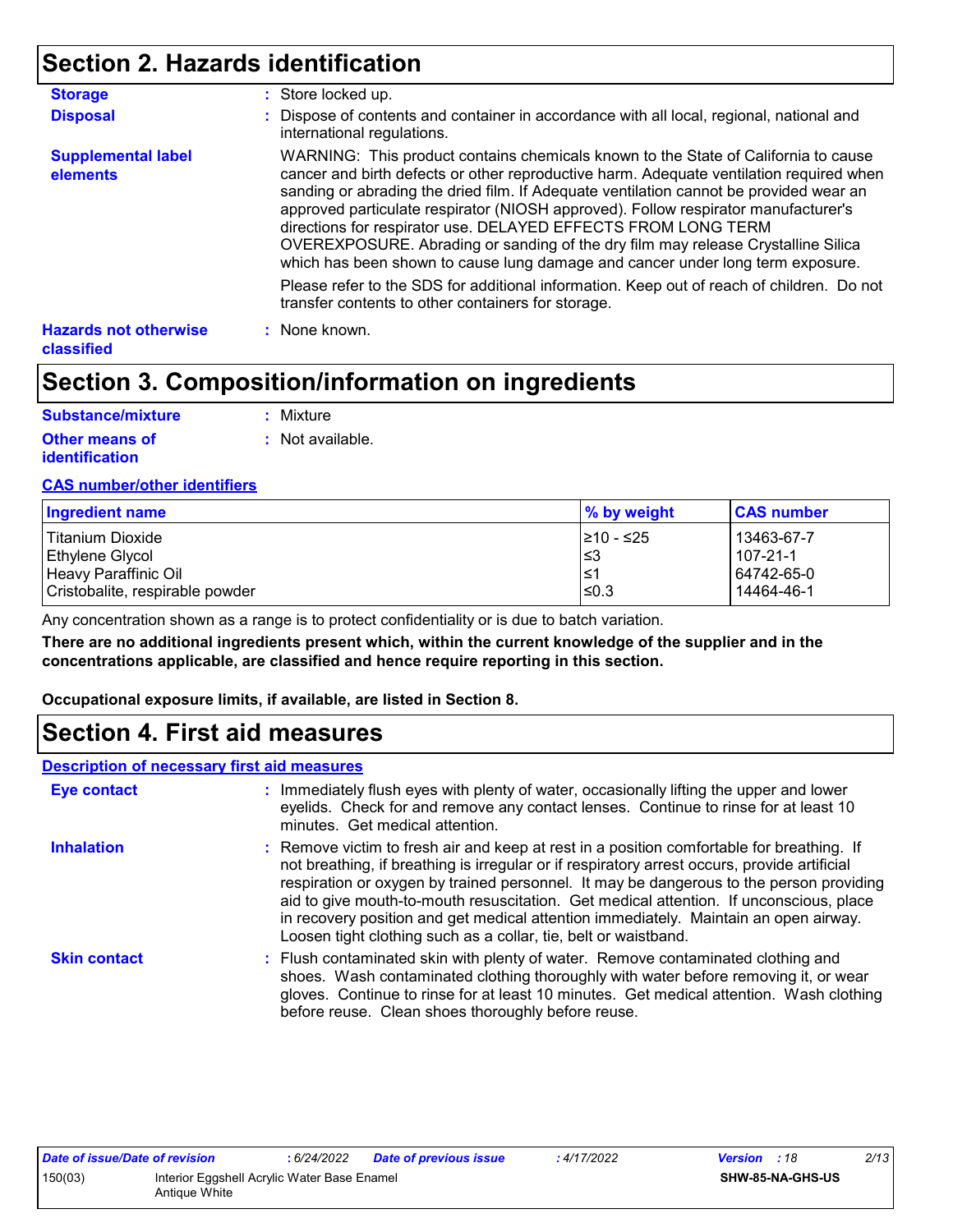### **Section 4. First aid measures**

| <b>Ingestion</b><br>: Wash out mouth with water. Remove dentures if any. If material has been swallowed<br>and the exposed person is conscious, give small quantities of water to drink. Stop if the<br>exposed person feels sick as vomiting may be dangerous. Do not induce vomiting<br>unless directed to do so by medical personnel. If vomiting occurs, the head should be<br>kept low so that vomit does not enter the lungs. Get medical attention. Never give<br>anything by mouth to an unconscious person. If unconscious, place in recovery position<br>and get medical attention immediately. Maintain an open airway. Loosen tight clothing<br>such as a collar, tie, belt or waistband.<br><b>Most important symptoms/effects, acute and delayed</b><br><b>Potential acute health effects</b><br><b>Eye contact</b><br>: No known significant effects or critical hazards.<br><b>Inhalation</b><br>No known significant effects or critical hazards.<br>: No known significant effects or critical hazards.<br><b>Skin contact</b><br><b>Ingestion</b><br>: No known significant effects or critical hazards.<br><b>Over-exposure signs/symptoms</b><br>: No specific data.<br><b>Eye contact</b><br><b>Inhalation</b><br>No specific data.<br>: No specific data.<br><b>Skin contact</b><br><b>Ingestion</b><br>No specific data.<br>Indication of immediate medical attention and special treatment needed, if necessary<br>: Treat symptomatically. Contact poison treatment specialist immediately if large<br><b>Notes to physician</b><br>quantities have been ingested or inhaled.<br><b>Specific treatments</b><br>: No specific treatment.<br><b>Protection of first-aiders</b><br>No action shall be taken involving any personal risk or without suitable training. If it is<br>suspected that fumes are still present, the rescuer should wear an appropriate mask or<br>self-contained breathing apparatus. It may be dangerous to the person providing aid to<br>give mouth-to-mouth resuscitation. Wash contaminated clothing thoroughly with water<br>before removing it, or wear gloves. |  |  |
|-------------------------------------------------------------------------------------------------------------------------------------------------------------------------------------------------------------------------------------------------------------------------------------------------------------------------------------------------------------------------------------------------------------------------------------------------------------------------------------------------------------------------------------------------------------------------------------------------------------------------------------------------------------------------------------------------------------------------------------------------------------------------------------------------------------------------------------------------------------------------------------------------------------------------------------------------------------------------------------------------------------------------------------------------------------------------------------------------------------------------------------------------------------------------------------------------------------------------------------------------------------------------------------------------------------------------------------------------------------------------------------------------------------------------------------------------------------------------------------------------------------------------------------------------------------------------------------------------------------------------------------------------------------------------------------------------------------------------------------------------------------------------------------------------------------------------------------------------------------------------------------------------------------------------------------------------------------------------------------------------------------------------------------------------------------------------------------------------------------------------|--|--|
|                                                                                                                                                                                                                                                                                                                                                                                                                                                                                                                                                                                                                                                                                                                                                                                                                                                                                                                                                                                                                                                                                                                                                                                                                                                                                                                                                                                                                                                                                                                                                                                                                                                                                                                                                                                                                                                                                                                                                                                                                                                                                                                         |  |  |
|                                                                                                                                                                                                                                                                                                                                                                                                                                                                                                                                                                                                                                                                                                                                                                                                                                                                                                                                                                                                                                                                                                                                                                                                                                                                                                                                                                                                                                                                                                                                                                                                                                                                                                                                                                                                                                                                                                                                                                                                                                                                                                                         |  |  |
|                                                                                                                                                                                                                                                                                                                                                                                                                                                                                                                                                                                                                                                                                                                                                                                                                                                                                                                                                                                                                                                                                                                                                                                                                                                                                                                                                                                                                                                                                                                                                                                                                                                                                                                                                                                                                                                                                                                                                                                                                                                                                                                         |  |  |
|                                                                                                                                                                                                                                                                                                                                                                                                                                                                                                                                                                                                                                                                                                                                                                                                                                                                                                                                                                                                                                                                                                                                                                                                                                                                                                                                                                                                                                                                                                                                                                                                                                                                                                                                                                                                                                                                                                                                                                                                                                                                                                                         |  |  |
|                                                                                                                                                                                                                                                                                                                                                                                                                                                                                                                                                                                                                                                                                                                                                                                                                                                                                                                                                                                                                                                                                                                                                                                                                                                                                                                                                                                                                                                                                                                                                                                                                                                                                                                                                                                                                                                                                                                                                                                                                                                                                                                         |  |  |
|                                                                                                                                                                                                                                                                                                                                                                                                                                                                                                                                                                                                                                                                                                                                                                                                                                                                                                                                                                                                                                                                                                                                                                                                                                                                                                                                                                                                                                                                                                                                                                                                                                                                                                                                                                                                                                                                                                                                                                                                                                                                                                                         |  |  |
|                                                                                                                                                                                                                                                                                                                                                                                                                                                                                                                                                                                                                                                                                                                                                                                                                                                                                                                                                                                                                                                                                                                                                                                                                                                                                                                                                                                                                                                                                                                                                                                                                                                                                                                                                                                                                                                                                                                                                                                                                                                                                                                         |  |  |
|                                                                                                                                                                                                                                                                                                                                                                                                                                                                                                                                                                                                                                                                                                                                                                                                                                                                                                                                                                                                                                                                                                                                                                                                                                                                                                                                                                                                                                                                                                                                                                                                                                                                                                                                                                                                                                                                                                                                                                                                                                                                                                                         |  |  |
|                                                                                                                                                                                                                                                                                                                                                                                                                                                                                                                                                                                                                                                                                                                                                                                                                                                                                                                                                                                                                                                                                                                                                                                                                                                                                                                                                                                                                                                                                                                                                                                                                                                                                                                                                                                                                                                                                                                                                                                                                                                                                                                         |  |  |
|                                                                                                                                                                                                                                                                                                                                                                                                                                                                                                                                                                                                                                                                                                                                                                                                                                                                                                                                                                                                                                                                                                                                                                                                                                                                                                                                                                                                                                                                                                                                                                                                                                                                                                                                                                                                                                                                                                                                                                                                                                                                                                                         |  |  |
|                                                                                                                                                                                                                                                                                                                                                                                                                                                                                                                                                                                                                                                                                                                                                                                                                                                                                                                                                                                                                                                                                                                                                                                                                                                                                                                                                                                                                                                                                                                                                                                                                                                                                                                                                                                                                                                                                                                                                                                                                                                                                                                         |  |  |
|                                                                                                                                                                                                                                                                                                                                                                                                                                                                                                                                                                                                                                                                                                                                                                                                                                                                                                                                                                                                                                                                                                                                                                                                                                                                                                                                                                                                                                                                                                                                                                                                                                                                                                                                                                                                                                                                                                                                                                                                                                                                                                                         |  |  |
|                                                                                                                                                                                                                                                                                                                                                                                                                                                                                                                                                                                                                                                                                                                                                                                                                                                                                                                                                                                                                                                                                                                                                                                                                                                                                                                                                                                                                                                                                                                                                                                                                                                                                                                                                                                                                                                                                                                                                                                                                                                                                                                         |  |  |
|                                                                                                                                                                                                                                                                                                                                                                                                                                                                                                                                                                                                                                                                                                                                                                                                                                                                                                                                                                                                                                                                                                                                                                                                                                                                                                                                                                                                                                                                                                                                                                                                                                                                                                                                                                                                                                                                                                                                                                                                                                                                                                                         |  |  |
|                                                                                                                                                                                                                                                                                                                                                                                                                                                                                                                                                                                                                                                                                                                                                                                                                                                                                                                                                                                                                                                                                                                                                                                                                                                                                                                                                                                                                                                                                                                                                                                                                                                                                                                                                                                                                                                                                                                                                                                                                                                                                                                         |  |  |
|                                                                                                                                                                                                                                                                                                                                                                                                                                                                                                                                                                                                                                                                                                                                                                                                                                                                                                                                                                                                                                                                                                                                                                                                                                                                                                                                                                                                                                                                                                                                                                                                                                                                                                                                                                                                                                                                                                                                                                                                                                                                                                                         |  |  |

**See toxicological information (Section 11)**

### **Section 5. Fire-fighting measures**

| <b>Extinguishing media</b>                             |                                                                                                                                                                                                     |      |  |  |
|--------------------------------------------------------|-----------------------------------------------------------------------------------------------------------------------------------------------------------------------------------------------------|------|--|--|
| <b>Suitable extinguishing</b><br>media                 | : Use an extinguishing agent suitable for the surrounding fire.                                                                                                                                     |      |  |  |
| <b>Unsuitable extinguishing</b><br>media               | : None known.                                                                                                                                                                                       |      |  |  |
| <b>Specific hazards arising</b><br>from the chemical   | : In a fire or if heated, a pressure increase will occur and the container may burst.                                                                                                               |      |  |  |
| <b>Hazardous thermal</b><br>decomposition products     | : Decomposition products may include the following materials:<br>carbon dioxide<br>carbon monoxide<br>metal oxide/oxides                                                                            |      |  |  |
| <b>Special protective actions</b><br>for fire-fighters | : Promptly isolate the scene by removing all persons from the vicinity of the incident if<br>there is a fire. No action shall be taken involving any personal risk or without suitable<br>training. |      |  |  |
| <b>Date of issue/Date of revision</b>                  | : 6/24/2022<br><b>Date of previous issue</b><br><b>Version</b><br>:18<br>: 4/17/2022                                                                                                                | 3/13 |  |  |
| 150(03)                                                | SHW-85-NA-GHS-US<br>Interior Eggshell Acrylic Water Base Enamel<br>Antique White                                                                                                                    |      |  |  |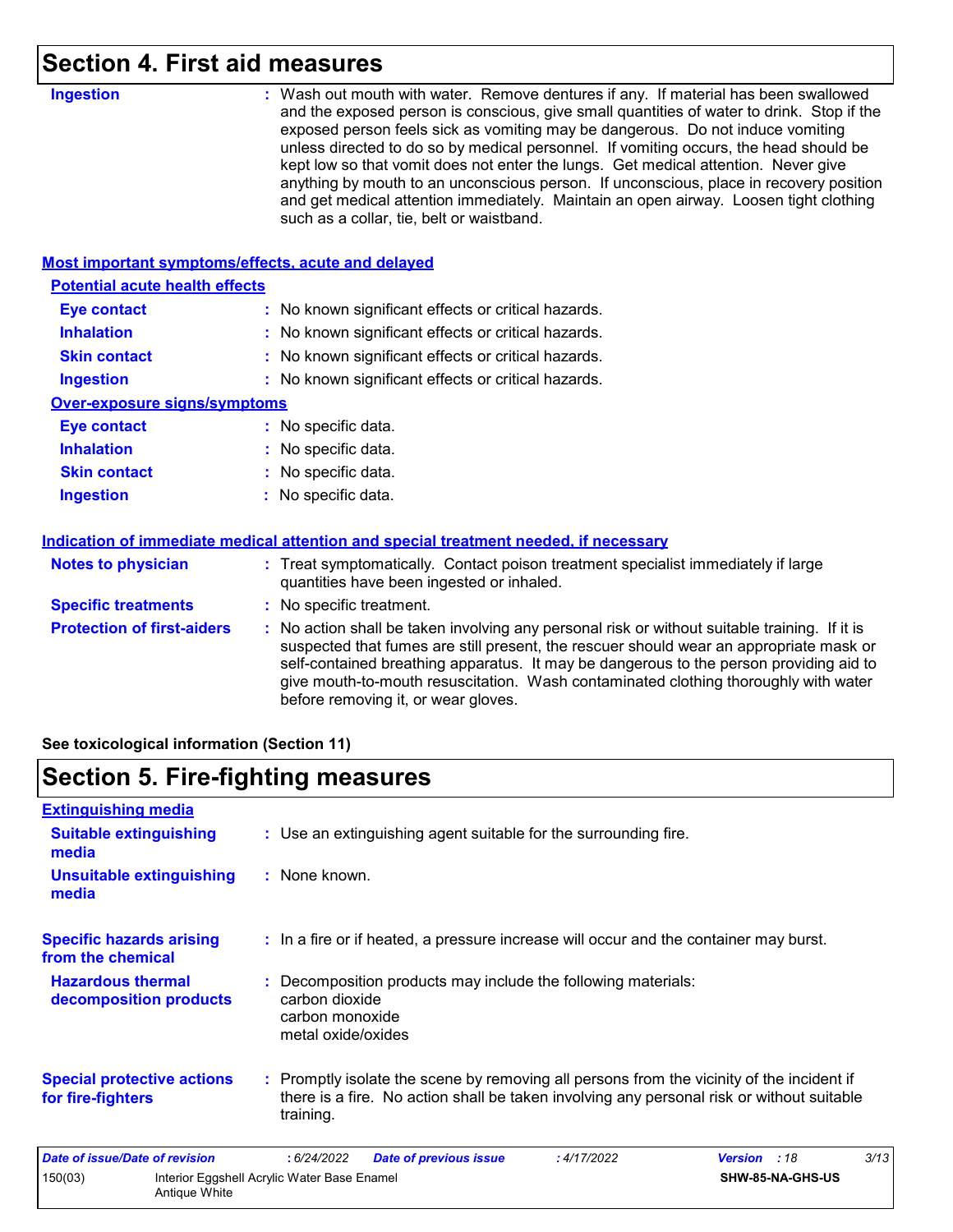### **Section 5. Fire-fighting measures**

Fire-fighters should wear appropriate protective equipment and self-contained breathing **:** apparatus (SCBA) with a full face-piece operated in positive pressure mode. **Special protective equipment for fire-fighters**

### **Section 6. Accidental release measures**

|                                                              | Personal precautions, protective equipment and emergency procedures                                                                                                                                                                                                                                                                                                                                                                                                                                                                                                                                                                                                                                        |
|--------------------------------------------------------------|------------------------------------------------------------------------------------------------------------------------------------------------------------------------------------------------------------------------------------------------------------------------------------------------------------------------------------------------------------------------------------------------------------------------------------------------------------------------------------------------------------------------------------------------------------------------------------------------------------------------------------------------------------------------------------------------------------|
| For non-emergency<br>personnel                               | : No action shall be taken involving any personal risk or without suitable training.<br>Evacuate surrounding areas. Keep unnecessary and unprotected personnel from<br>entering. Do not touch or walk through spilled material. Avoid breathing vapor or mist.<br>Provide adequate ventilation. Wear appropriate respirator when ventilation is<br>inadequate. Put on appropriate personal protective equipment.                                                                                                                                                                                                                                                                                           |
| For emergency responders                                     | If specialized clothing is required to deal with the spillage, take note of any information in<br>÷.<br>Section 8 on suitable and unsuitable materials. See also the information in "For non-<br>emergency personnel".                                                                                                                                                                                                                                                                                                                                                                                                                                                                                     |
| <b>Environmental precautions</b>                             | : Avoid dispersal of spilled material and runoff and contact with soil, waterways, drains<br>and sewers. Inform the relevant authorities if the product has caused environmental<br>pollution (sewers, waterways, soil or air).                                                                                                                                                                                                                                                                                                                                                                                                                                                                            |
| <b>Methods and materials for containment and cleaning up</b> |                                                                                                                                                                                                                                                                                                                                                                                                                                                                                                                                                                                                                                                                                                            |
| <b>Small spill</b>                                           | : Stop leak if without risk. Move containers from spill area. Dilute with water and mop up<br>if water-soluble. Alternatively, or if water-insoluble, absorb with an inert dry material and<br>place in an appropriate waste disposal container. Dispose of via a licensed waste<br>disposal contractor.                                                                                                                                                                                                                                                                                                                                                                                                   |
| <b>Large spill</b>                                           | Stop leak if without risk. Move containers from spill area. Approach release from<br>upwind. Prevent entry into sewers, water courses, basements or confined areas. Wash<br>spillages into an effluent treatment plant or proceed as follows. Contain and collect<br>spillage with non-combustible, absorbent material e.g. sand, earth, vermiculite or<br>diatomaceous earth and place in container for disposal according to local regulations<br>(see Section 13). Dispose of via a licensed waste disposal contractor. Contaminated<br>absorbent material may pose the same hazard as the spilled product. Note: see<br>Section 1 for emergency contact information and Section 13 for waste disposal. |

### **Section 7. Handling and storage**

| <b>Precautions for safe handling</b>             |                                                                                                                                                                                                                                                                                                                                                                                                                                                                                                                                                                                                                                                                               |
|--------------------------------------------------|-------------------------------------------------------------------------------------------------------------------------------------------------------------------------------------------------------------------------------------------------------------------------------------------------------------------------------------------------------------------------------------------------------------------------------------------------------------------------------------------------------------------------------------------------------------------------------------------------------------------------------------------------------------------------------|
| <b>Protective measures</b>                       | : Put on appropriate personal protective equipment (see Section 8). Avoid exposure -<br>obtain special instructions before use. Do not handle until all safety precautions have<br>been read and understood. Do not get in eyes or on skin or clothing. Do not breathe<br>vapor or mist. Do not ingest. If during normal use the material presents a respiratory<br>hazard, use only with adequate ventilation or wear appropriate respirator. Keep in the<br>original container or an approved alternative made from a compatible material, kept<br>tightly closed when not in use. Empty containers retain product residue and can be<br>hazardous. Do not reuse container. |
| <b>Advice on general</b><br>occupational hygiene | : Eating, drinking and smoking should be prohibited in areas where this material is<br>handled, stored and processed. Workers should wash hands and face before eating,<br>drinking and smoking. Remove contaminated clothing and protective equipment before<br>entering eating areas. See also Section 8 for additional information on hygiene<br>measures.                                                                                                                                                                                                                                                                                                                 |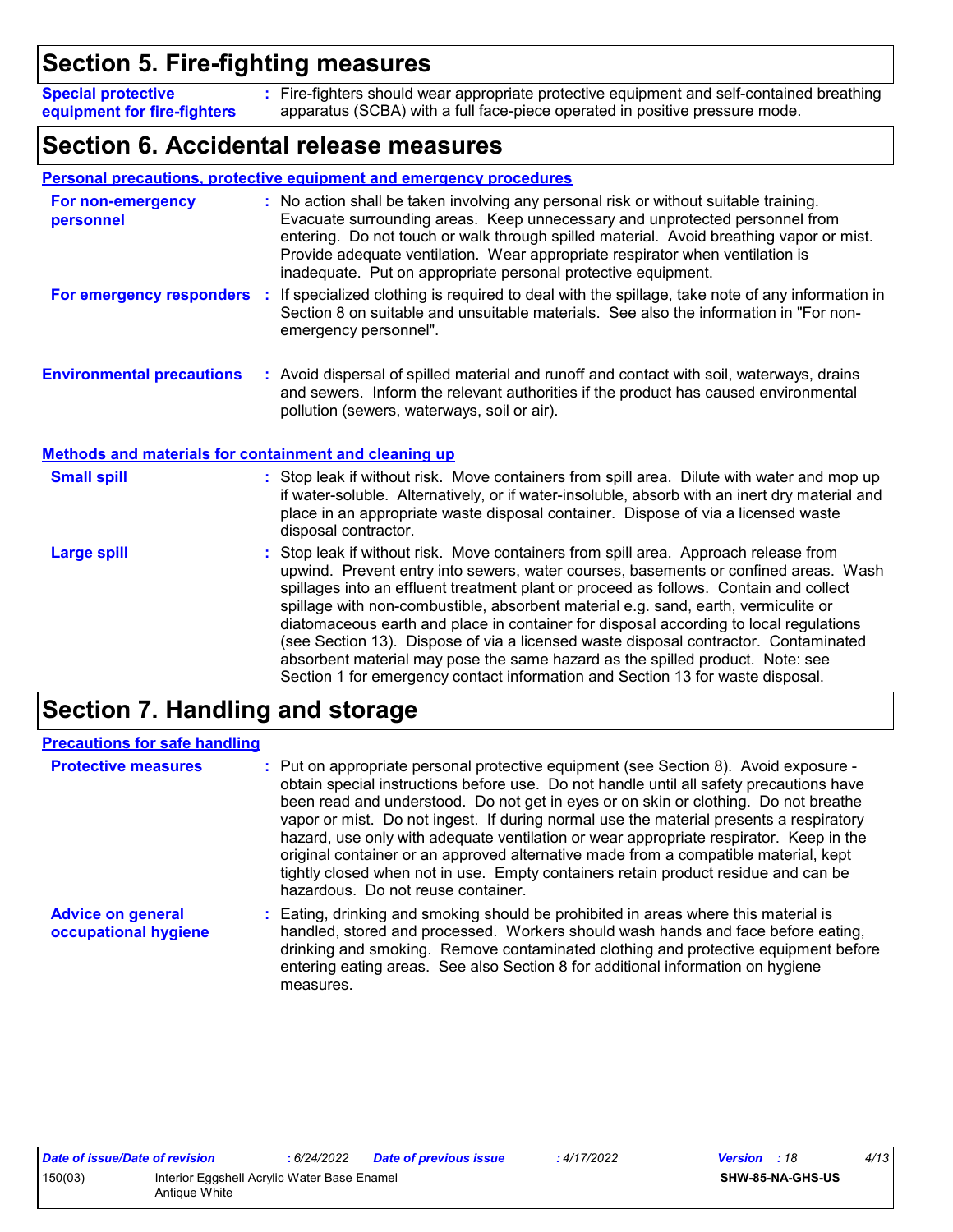### **Section 7. Handling and storage**

| <b>Conditions for safe storage,</b><br>including any<br><i>incompatibilities</i> | : Store in accordance with local regulations. Store in original container protected from<br>direct sunlight in a dry, cool and well-ventilated area, away from incompatible materials<br>(see Section 10) and food and drink. Store locked up. Keep container tightly closed<br>and sealed until ready for use. Containers that have been opened must be carefully<br>resealed and kept upright to prevent leakage. Do not store in unlabeled containers.<br>Use appropriate containment to avoid environmental contamination. See Section 10 for |
|----------------------------------------------------------------------------------|---------------------------------------------------------------------------------------------------------------------------------------------------------------------------------------------------------------------------------------------------------------------------------------------------------------------------------------------------------------------------------------------------------------------------------------------------------------------------------------------------------------------------------------------------|
|                                                                                  | incompatible materials before handling or use.                                                                                                                                                                                                                                                                                                                                                                                                                                                                                                    |

### **Section 8. Exposure controls/personal protection**

#### **Control parameters**

**Occupational exposure limits (OSHA United States)**

| <b>Ingredient name</b>          | CAS#           | <b>Exposure limits</b>                                                                                                                                                                                                                                                                                                                                                                                                                                                                                                                                                           |
|---------------------------------|----------------|----------------------------------------------------------------------------------------------------------------------------------------------------------------------------------------------------------------------------------------------------------------------------------------------------------------------------------------------------------------------------------------------------------------------------------------------------------------------------------------------------------------------------------------------------------------------------------|
| <b>Titanium Dioxide</b>         | 13463-67-7     | ACGIH TLV (United States, 1/2021).<br>TWA: 10 mg/m <sup>3</sup> 8 hours.<br>OSHA PEL (United States, 5/2018).<br>TWA: 15 mg/m <sup>3</sup> 8 hours. Form: Total dust                                                                                                                                                                                                                                                                                                                                                                                                             |
| <b>Ethylene Glycol</b>          | $107 - 21 - 1$ | ACGIH TLV (United States, 1/2021).<br>STEL: 10 mg/m <sup>3</sup> 15 minutes. Form: Inhalable<br>fraction. Aerosol only.<br>STEL: 50 ppm 15 minutes. Form: Vapor<br>fraction<br>TWA: 25 ppm 8 hours. Form: Vapor fraction                                                                                                                                                                                                                                                                                                                                                         |
| Heavy Paraffinic Oil            | 64742-65-0     | ACGIH TLV (United States, 1/2021).<br>TWA: 5 mg/m <sup>3</sup> 8 hours. Form: Inhalable<br>fraction<br>OSHA PEL (United States, 5/2018).<br>TWA: 5 mg/m <sup>3</sup> 8 hours.<br>NIOSH REL (United States, 10/2020).<br>TWA: 5 mg/m <sup>3</sup> 10 hours. Form: Mist<br>STEL: 10 mg/m <sup>3</sup> 15 minutes. Form: Mist                                                                                                                                                                                                                                                       |
| Cristobalite, respirable powder | 14464-46-1     | OSHA PEL Z3 (United States, 6/2016).<br>TWA: 250 mppcf / 2 x (%SiO2+5) 8 hours.<br>Form: Respirable<br>TWA: 10 mg/m <sup>3</sup> / 2 x (%SiO2+2) 8 hours.<br>Form: Respirable<br>TWA: 30 mg/m <sup>3</sup> / 2 x (%SiO2+2) 8 hours.<br>Form: Total dust<br>OSHA PEL (United States, 5/2018).<br>TWA: 50 µg/m <sup>3</sup> 8 hours. Form: Respirable<br>dust<br>ACGIH TLV (United States, 1/2021).<br>TWA: 0.025 mg/m <sup>3</sup> 8 hours. Form:<br>Respirable fraction<br>NIOSH REL (United States, 10/2020).<br>TWA: 0.05 mg/m <sup>3</sup> 10 hours. Form: respirable<br>dust |

**Occupational exposure limits (Canada)**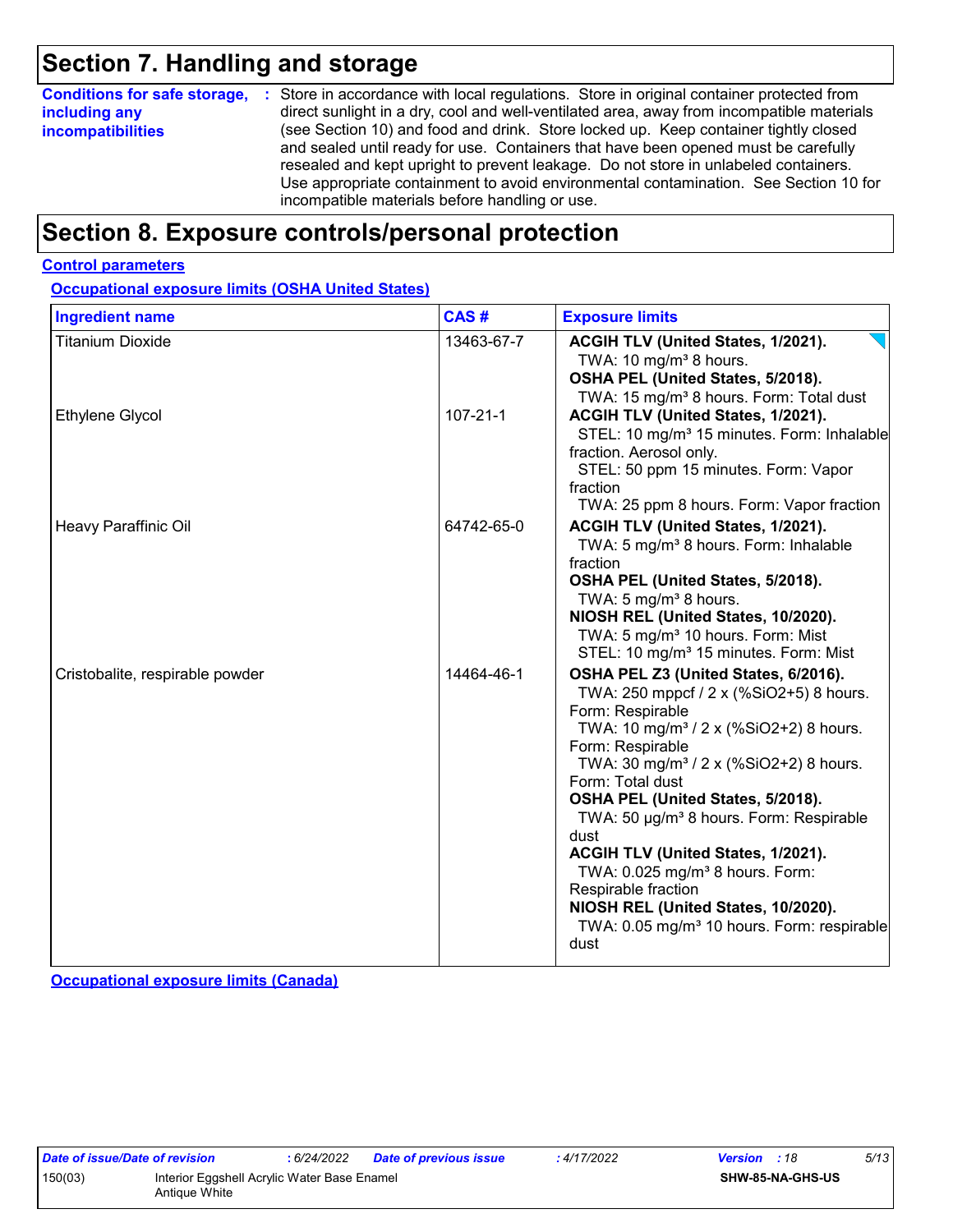| <b>Ingredient name</b> | CAS#           | <b>Exposure limits</b>                                                                                                                                                                                                                                                                                                                                                                                                                                                                                                                                                                                                                                                                                                                                                                                                                                 |
|------------------------|----------------|--------------------------------------------------------------------------------------------------------------------------------------------------------------------------------------------------------------------------------------------------------------------------------------------------------------------------------------------------------------------------------------------------------------------------------------------------------------------------------------------------------------------------------------------------------------------------------------------------------------------------------------------------------------------------------------------------------------------------------------------------------------------------------------------------------------------------------------------------------|
| Titanium dioxide       | 13463-67-7     | <b>CA British Columbia Provincial (Canada,</b><br>$6/2021$ ).<br>TWA: 10 mg/m <sup>3</sup> 8 hours. Form: Total dust<br>TWA: 3 mg/m <sup>3</sup> 8 hours. Form: respirable<br>fraction<br>CA Quebec Provincial (Canada, 6/2021).<br>TWAEV: 10 mg/m <sup>3</sup> 8 hours. Form: Total dust.<br>CA Alberta Provincial (Canada, 6/2018).<br>8 hrs OEL: 10 mg/m <sup>3</sup> 8 hours.<br>CA Ontario Provincial (Canada, 6/2019).<br>TWA: 10 mg/m <sup>3</sup> 8 hours.<br><b>CA Saskatchewan Provincial (Canada,</b><br>7/2013).<br>STEL: 20 mg/m <sup>3</sup> 15 minutes.<br>TWA: 10 mg/m <sup>3</sup> 8 hours.                                                                                                                                                                                                                                           |
| Ethylene glycol        | $107 - 21 - 1$ | <b>CA British Columbia Provincial (Canada,</b><br>6/2021).<br>C: 100 mg/m <sup>3</sup> Form: Aerosol<br>TWA: 10 mg/m <sup>3</sup> 8 hours. Form: Particulate<br>STEL: 20 mg/m <sup>3</sup> 15 minutes. Form:<br>Particulate<br>C: 50 ppm Form: Vapour<br>CA Ontario Provincial (Canada, 6/2019).<br>Ceiling Limit: 10 mg/m <sup>3</sup> Form: Inhalable<br>particulate matter, aerosol only<br>STEL: 50 ppm 15 minutes. Form: Vapour<br>fraction.<br>TWA: 25 ppm 8 hours. Form: Vapour<br>fraction.<br><b>CA Saskatchewan Provincial (Canada,</b><br>7/2013).<br>CEIL: 100 mg/m <sup>3</sup> Form: aerosol<br>CA Alberta Provincial (Canada, 6/2018).<br>$C: 100$ mg/m <sup>3</sup><br>CA Quebec Provincial (Canada, 6/2021).<br>STEV: 50 ppm 15 minutes. Form: vapour<br>and mist<br>STEV: 127 mg/m <sup>3</sup> 15 minutes. Form: vapour<br>and mist |
| Cristobalite           | 14464-46-1     | <b>CA British Columbia Provincial (Canada,</b><br>$6/2021$ ).<br>TWA: 0.025 mg/m <sup>3</sup> 8 hours. Form:<br>Respirable<br>CA Quebec Provincial (Canada, 6/2021).<br>TWAEV: 0.05 mg/m <sup>3</sup> 8 hours. Form:<br>Respirable dust.<br>CA Alberta Provincial (Canada, 6/2018).<br>8 hrs OEL: 0.025 mg/m <sup>3</sup> 8 hours. Form:<br>Respirable particulate<br>CA Ontario Provincial (Canada, 6/2019).<br>TWA: 0.05 mg/m <sup>3</sup> 8 hours. Form: Respirable<br>particulate matter.<br><b>CA Saskatchewan Provincial (Canada,</b><br>$7/2013$ ).<br>TWA: 0.05 mg/m <sup>3</sup> 8 hours. Form: respirable                                                                                                                                                                                                                                    |

Antique White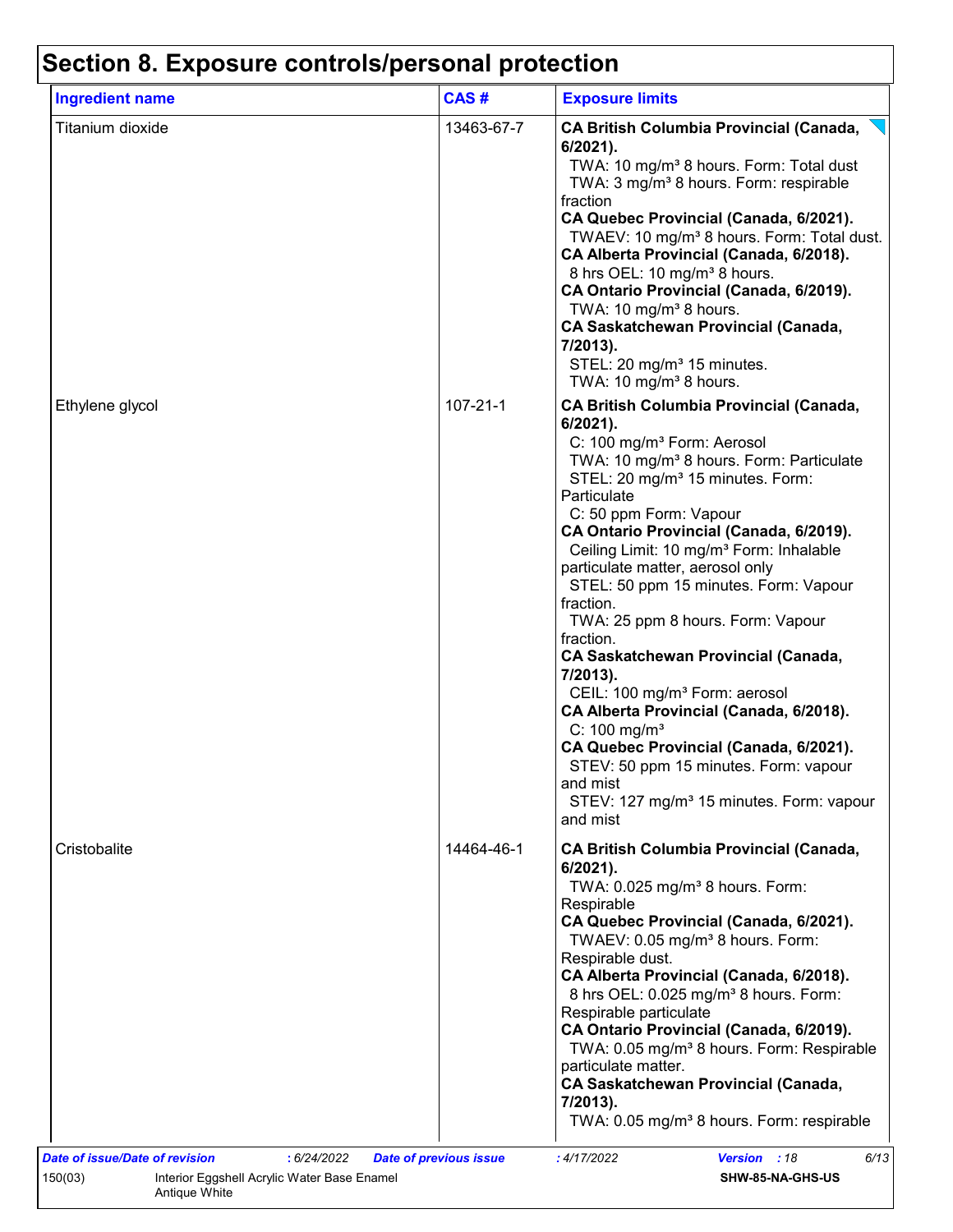### **Section 8. Exposure controls/personal protection**

|                                                                                    |                                                               |                | fraction                                                                                                                                                                                                                                                                                                                                                                                                                                                                                                                                              |
|------------------------------------------------------------------------------------|---------------------------------------------------------------|----------------|-------------------------------------------------------------------------------------------------------------------------------------------------------------------------------------------------------------------------------------------------------------------------------------------------------------------------------------------------------------------------------------------------------------------------------------------------------------------------------------------------------------------------------------------------------|
| <b>Occupational exposure limits (Mexico)</b>                                       |                                                               |                |                                                                                                                                                                                                                                                                                                                                                                                                                                                                                                                                                       |
|                                                                                    |                                                               | CAS#           | <b>Exposure limits</b>                                                                                                                                                                                                                                                                                                                                                                                                                                                                                                                                |
| ethanediol                                                                         |                                                               | $107 - 21 - 1$ | NOM-010-STPS-2014 (Mexico, 4/2016).<br>CEIL: 100 mg/m <sup>3</sup> Form: Only AEROSOL                                                                                                                                                                                                                                                                                                                                                                                                                                                                 |
| <b>Appropriate engineering</b><br><b>controls</b><br><b>Environmental exposure</b> |                                                               |                | If user operations generate dust, fumes, gas, vapor or mist, use process enclosures,<br>local exhaust ventilation or other engineering controls to keep worker exposure to<br>airborne contaminants below any recommended or statutory limits.<br>Emissions from ventilation or work process equipment should be checked to ensure                                                                                                                                                                                                                    |
| controls                                                                           | will be necessary to reduce emissions to acceptable levels.   |                | they comply with the requirements of environmental protection legislation. In some<br>cases, fume scrubbers, filters or engineering modifications to the process equipment                                                                                                                                                                                                                                                                                                                                                                            |
| <b>Individual protection measures</b>                                              |                                                               |                |                                                                                                                                                                                                                                                                                                                                                                                                                                                                                                                                                       |
| <b>Hygiene measures</b>                                                            | showers are close to the workstation location.                |                | Wash hands, forearms and face thoroughly after handling chemical products, before<br>eating, smoking and using the lavatory and at the end of the working period.<br>Appropriate techniques should be used to remove potentially contaminated clothing.<br>Wash contaminated clothing before reusing. Ensure that eyewash stations and safety                                                                                                                                                                                                         |
| <b>Eye/face protection</b>                                                         | shields.                                                      |                | Safety eyewear complying with an approved standard should be used when a risk<br>assessment indicates this is necessary to avoid exposure to liquid splashes, mists,<br>gases or dusts. If contact is possible, the following protection should be worn, unless<br>the assessment indicates a higher degree of protection: safety glasses with side-                                                                                                                                                                                                  |
| <b>Skin protection</b>                                                             |                                                               |                |                                                                                                                                                                                                                                                                                                                                                                                                                                                                                                                                                       |
| <b>Hand protection</b>                                                             | protection time of the gloves cannot be accurately estimated. |                | : Chemical-resistant, impervious gloves complying with an approved standard should be<br>worn at all times when handling chemical products if a risk assessment indicates this is<br>necessary. Considering the parameters specified by the glove manufacturer, check<br>during use that the gloves are still retaining their protective properties. It should be<br>noted that the time to breakthrough for any glove material may be different for different<br>glove manufacturers. In the case of mixtures, consisting of several substances, the |
| <b>Body protection</b>                                                             | handling this product.                                        |                | Personal protective equipment for the body should be selected based on the task being<br>performed and the risks involved and should be approved by a specialist before                                                                                                                                                                                                                                                                                                                                                                               |
| <b>Other skin protection</b>                                                       | specialist before handling this product.                      |                | : Appropriate footwear and any additional skin protection measures should be selected<br>based on the task being performed and the risks involved and should be approved by a                                                                                                                                                                                                                                                                                                                                                                         |
| <b>Respiratory protection</b>                                                      | aspects of use.                                               |                | Based on the hazard and potential for exposure, select a respirator that meets the<br>appropriate standard or certification. Respirators must be used according to a<br>respiratory protection program to ensure proper fitting, training, and other important                                                                                                                                                                                                                                                                                        |

### **Section 9. Physical and chemical properties**

The conditions of measurement of all properties are at standard temperature and pressure unless otherwise indicated.

| <b>Appearance</b>     |                                       |                                             |                               |            |              |                  |      |
|-----------------------|---------------------------------------|---------------------------------------------|-------------------------------|------------|--------------|------------------|------|
| <b>Physical state</b> |                                       | : Liquid.                                   |                               |            |              |                  |      |
| <b>Color</b>          |                                       | : Not available.                            |                               |            |              |                  |      |
| <b>Odor</b>           |                                       | : Not available.                            |                               |            |              |                  |      |
| <b>Odor threshold</b> |                                       | $:$ Not available.                          |                               |            |              |                  |      |
| pH                    |                                       | $\mathbf{.}9$                               |                               |            |              |                  |      |
|                       | <b>Date of issue/Date of revision</b> | :6/24/2022                                  | <b>Date of previous issue</b> | :4/17/2022 | Version : 18 |                  | 7/13 |
| 150(03)               | Antique White                         | Interior Eggshell Acrylic Water Base Enamel |                               |            |              | SHW-85-NA-GHS-US |      |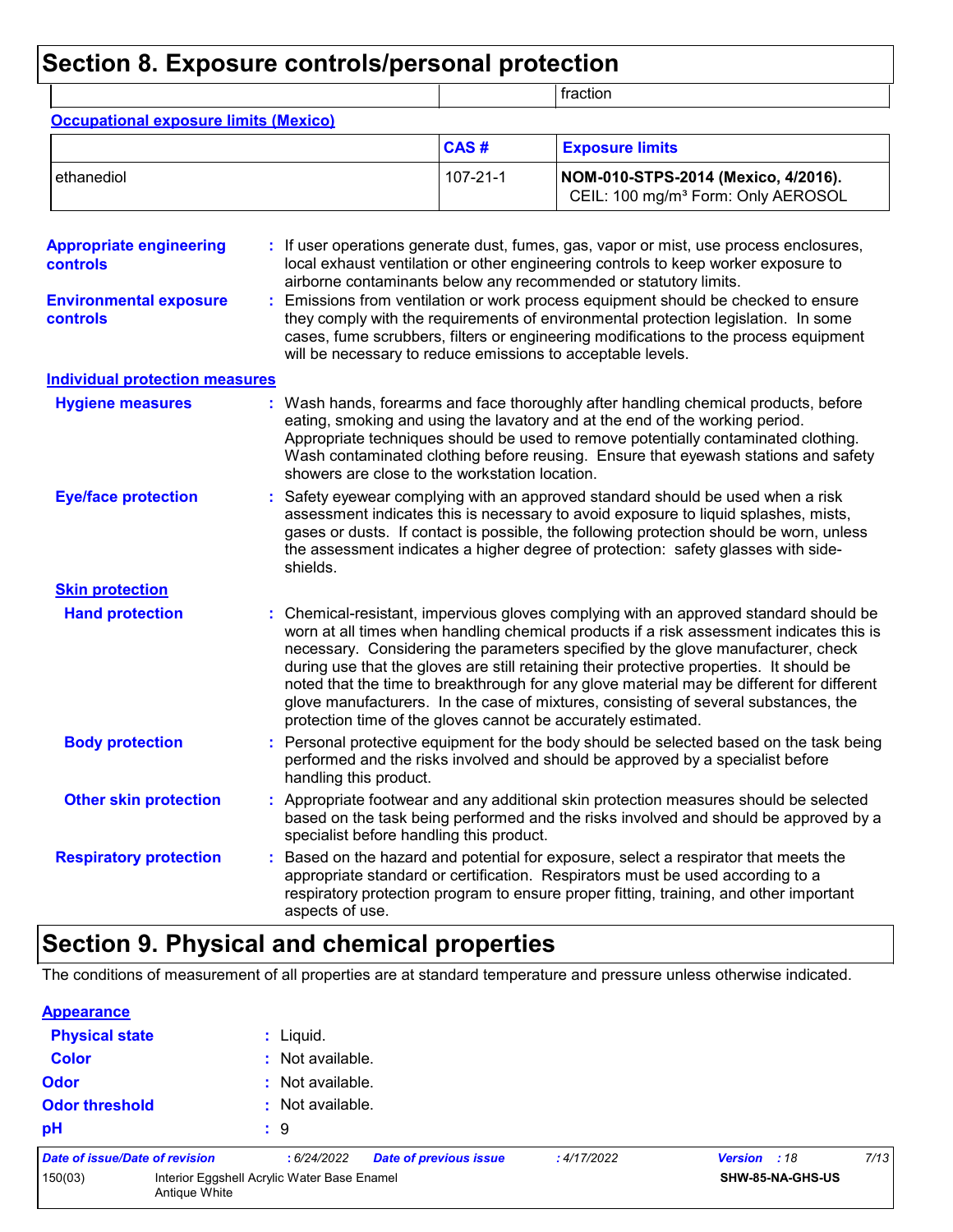### **Section 9. Physical and chemical properties**

| <b>Melting point/freezing point</b>                               | : Not available.                                               |
|-------------------------------------------------------------------|----------------------------------------------------------------|
| <b>Boiling point, initial boiling</b><br>point, and boiling range | : $100^{\circ}$ C (212 $^{\circ}$ F)                           |
| <b>Flash point</b>                                                | : Closed cup: Not applicable.                                  |
| <b>Evaporation rate</b>                                           | $\therefore$ 0.09 (butyl acetate = 1)                          |
| <b>Flammability</b>                                               | : Not available.                                               |
| Lower and upper explosion<br>limit/flammability limit             | $:$ Lower: $0.6\%$<br>Upper: 15.3%                             |
| <b>Vapor pressure</b>                                             | : $2.3$ kPa (17.5 mm Hg)                                       |
| <b>Relative vapor density</b>                                     | : 1 [Air = 1]                                                  |
| <b>Relative density</b>                                           | : 1.24                                                         |
| <b>Solubility</b>                                                 | : Not available.                                               |
| <b>Partition coefficient: n-</b><br>octanol/water                 | : Not applicable.                                              |
| <b>Auto-ignition temperature</b>                                  | : Not available.                                               |
| <b>Decomposition temperature</b>                                  | : Not available.                                               |
| <b>Viscosity</b>                                                  | Kinematic (40°C (104°F)): >20.5 mm <sup>2</sup> /s (>20.5 cSt) |
| <b>Molecular weight</b>                                           | Not applicable.                                                |
| <b>Aerosol product</b>                                            |                                                                |
| <b>Heat of combustion</b>                                         | : $1.397$ kJ/g                                                 |

### **Section 10. Stability and reactivity**

| <b>Reactivity</b>                            | : No specific test data related to reactivity available for this product or its ingredients.              |
|----------------------------------------------|-----------------------------------------------------------------------------------------------------------|
| <b>Chemical stability</b>                    | : The product is stable.                                                                                  |
| <b>Possibility of hazardous</b><br>reactions | : Under normal conditions of storage and use, hazardous reactions will not occur.                         |
| <b>Conditions to avoid</b>                   | : No specific data.                                                                                       |
| <b>Incompatible materials</b>                | : No specific data.                                                                                       |
| <b>Hazardous decomposition</b><br>products   | : Under normal conditions of storage and use, hazardous decomposition products should<br>not be produced. |

### **Section 11. Toxicological information**

#### **Information on toxicological effects**

**Acute toxicity**

| <b>Product/ingredient name</b>          | <b>Result</b>                                 | <b>Species</b>       | <b>Dose</b>                                          | <b>Exposure</b> |
|-----------------------------------------|-----------------------------------------------|----------------------|------------------------------------------------------|-----------------|
| Ethylene Glycol<br>Heavy Paraffinic Oil | ILD50 Oral<br><b>LD50 Dermal</b><br>LD50 Oral | Rat<br>Rabbit<br>Rat | $ 4700 \text{ mg/kg} $<br>>5000 mg/kg<br>>5000 mg/kg |                 |

**Irritation/Corrosion**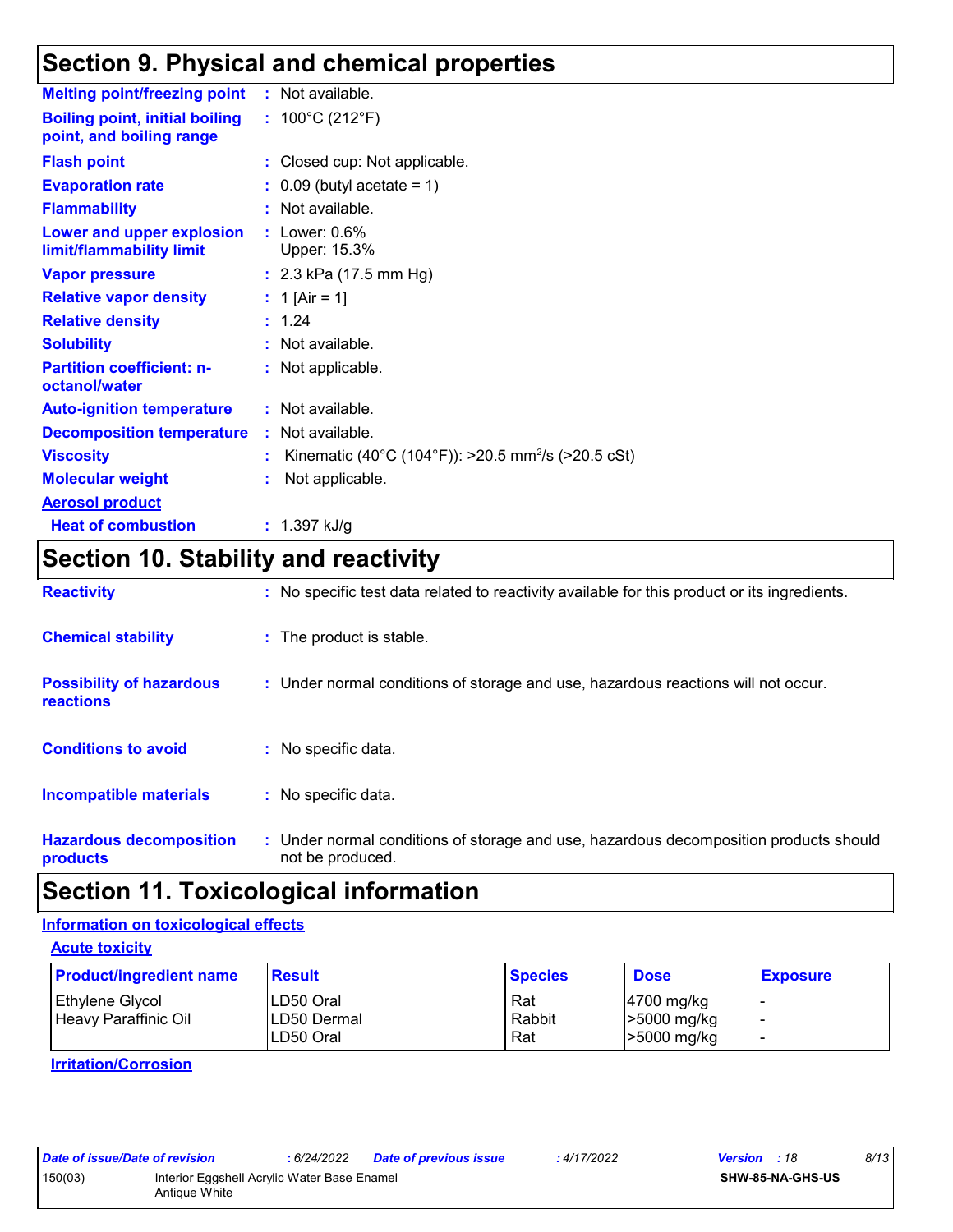### **Section 11. Toxicological information**

| <b>Product/ingredient name</b> | <b>Result</b>            | <b>Species</b> | <b>Score</b> | <b>Exposure</b>      | <b>Observation</b>       |
|--------------------------------|--------------------------|----------------|--------------|----------------------|--------------------------|
| <b>Titanium Dioxide</b>        | Skin - Mild irritant     | Human          |              | 72 hours 300         |                          |
| Ethylene Glycol                | Eyes - Mild irritant     | Rabbit         |              | ug l<br>24 hours 500 |                          |
|                                | Eyes - Mild irritant     | Rabbit         |              | l mg<br>hours 100    | $\overline{\phantom{a}}$ |
|                                | Eyes - Moderate irritant | Rabbit         |              | mg<br>6 hours 1440   |                          |
|                                | Skin - Mild irritant     | Rabbit         |              | mg<br>555 mg         | $\overline{\phantom{0}}$ |

#### **Sensitization**

Not available.

#### **Mutagenicity**

Not available.

#### **Carcinogenicity**

Not available.

#### **Classification**

| <b>Product/ingredient name</b>                                | <b>OSHA</b> | <b>IARC</b> | <b>NTP</b>                      |
|---------------------------------------------------------------|-------------|-------------|---------------------------------|
| <b>Titanium Dioxide</b><br>Cristobalite, respirable<br>powder |             | 2B          | Known to be a human carcinogen. |

#### **Reproductive toxicity**

Not available.

#### **Teratogenicity**

Not available.

#### **Specific target organ toxicity (single exposure)**

| <b>Name</b>            | <b>Category</b> | <b>Route of</b><br><b>exposure</b> | <b>Target organs</b>                      |
|------------------------|-----------------|------------------------------------|-------------------------------------------|
| <b>Ethylene Glycol</b> | Category 3      |                                    | Respiratory tract_<br><b>l</b> irritation |
|                        | Category 3      |                                    | Narcotic effects                          |

#### **Specific target organ toxicity (repeated exposure)**

| <b>Name</b>                                               | <b>Category</b>                      | <b>Route of</b><br><b>exposure</b> | <b>Target organs</b>       |
|-----------------------------------------------------------|--------------------------------------|------------------------------------|----------------------------|
| <b>Ethylene Glycol</b><br>Cristobalite, respirable powder | Category 2<br>∣Category <sup>1</sup> | <b>linhalation</b>                 | <b>I</b> respiratory tract |

#### **Aspiration hazard**

| <b>Name</b>          | Result                                |
|----------------------|---------------------------------------|
| Heavy Paraffinic Oil | <b>ASPIRATION HAZARD - Category 1</b> |

#### **Information on the likely routes of exposure :** Not available.

### **Potential acute health effects**

**Eye contact :** No known significant effects or critical hazards.

**Inhalation :** No known significant effects or critical hazards.

| Date of issue/Date of revision |                                                              | : 6/24/2022 | <b>Date of previous issue</b> | : 4/17/2022 | <b>Version</b> : 18 |                         | 9/13 |
|--------------------------------|--------------------------------------------------------------|-------------|-------------------------------|-------------|---------------------|-------------------------|------|
| 150(03)                        | Interior Eggshell Acrylic Water Base Enamel<br>Antique White |             |                               |             |                     | <b>SHW-85-NA-GHS-US</b> |      |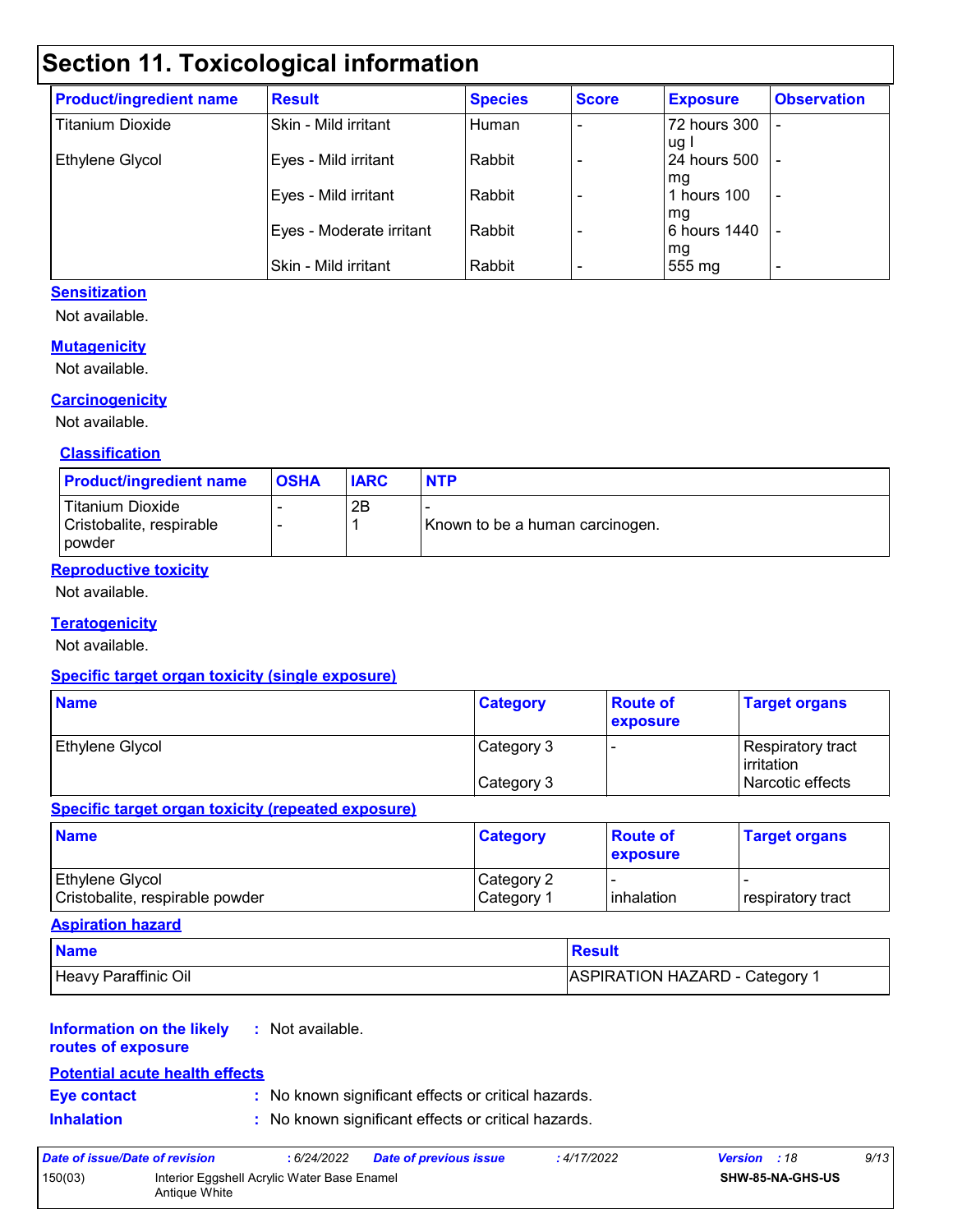### **Section 11. Toxicological information**

| <b>Skin contact</b> | : No known significant effects or critical hazards. |
|---------------------|-----------------------------------------------------|
| <b>Ingestion</b>    | : No known significant effects or critical hazards. |

**Fertility effects :** No known significant effects or critical hazards.

#### **Symptoms related to the physical, chemical and toxicological characteristics**

| Eye contact         | : No specific data. |
|---------------------|---------------------|
| <b>Inhalation</b>   | : No specific data. |
| <b>Skin contact</b> | : No specific data. |
| <b>Ingestion</b>    | : No specific data. |

|                                                   | Delayed and immediate effects and also chronic effects from short and long term exposure |
|---------------------------------------------------|------------------------------------------------------------------------------------------|
| <b>Short term exposure</b>                        |                                                                                          |
| <b>Potential immediate</b><br>effects             | : Not available.                                                                         |
| <b>Potential delayed effects</b>                  | : Not available.                                                                         |
| <b>Long term exposure</b>                         |                                                                                          |
| <b>Potential immediate</b><br><b>effects</b>      | : Not available.                                                                         |
| <b>Potential delayed effects : Not available.</b> |                                                                                          |
| <b>Potential chronic health effects</b>           |                                                                                          |
| Not available.                                    |                                                                                          |
| <b>General</b>                                    | : May cause damage to organs through prolonged or repeated exposure.                     |
| <b>Carcinogenicity</b>                            | : May cause cancer. Risk of cancer depends on duration and level of exposure.            |
| <b>Mutagenicity</b>                               | : No known significant effects or critical hazards.                                      |
| <b>Teratogenicity</b>                             | : No known significant effects or critical hazards.                                      |
| <b>Developmental effects</b>                      | : No known significant effects or critical hazards.                                      |

### **Numerical measures of toxicity**

#### **Acute toxicity estimates**

| <b>Route</b> | <b>ATE value</b> |
|--------------|------------------|
| Oral         | 37005.87 mg/kg   |

## **Section 12. Ecological information**

#### **Toxicity**

| <b>Product/ingredient name</b> | <b>Result</b>                         | <b>Species</b>                                  | <b>Exposure</b> |
|--------------------------------|---------------------------------------|-------------------------------------------------|-----------------|
| <b>Titanium Dioxide</b>        | Acute LC50 >1000000 µg/l Marine water | <b>Fish - Fundulus heteroclitus</b>             | 96 hours        |
| <b>Ethylene Glycol</b>         | Acute LC50 6900000 µg/l Fresh water   | Crustaceans - Ceriodaphnia<br>I dubia - Neonate | 148 hours       |
|                                | Acute LC50 41000 mg/l Fresh water     | Daphnia - Daphnia magna -<br>Neonate            | 148 hours       |
|                                | Acute LC50 8050000 µg/l Fresh water   | Fish - Pimephales promelas                      | 96 hours        |

#### **Persistence and degradability**

| Date of issue/Date of revision                                          |  | : 6/24/2022 | <b>Date of previous issue</b> | : 4/17/2022 | <b>Version</b> : 18 | 10/13 |
|-------------------------------------------------------------------------|--|-------------|-------------------------------|-------------|---------------------|-------|
| 150(03)<br>Interior Eggshell Acrylic Water Base Enamel<br>Antique White |  |             | <b>SHW-85-NA-GHS-US</b>       |             |                     |       |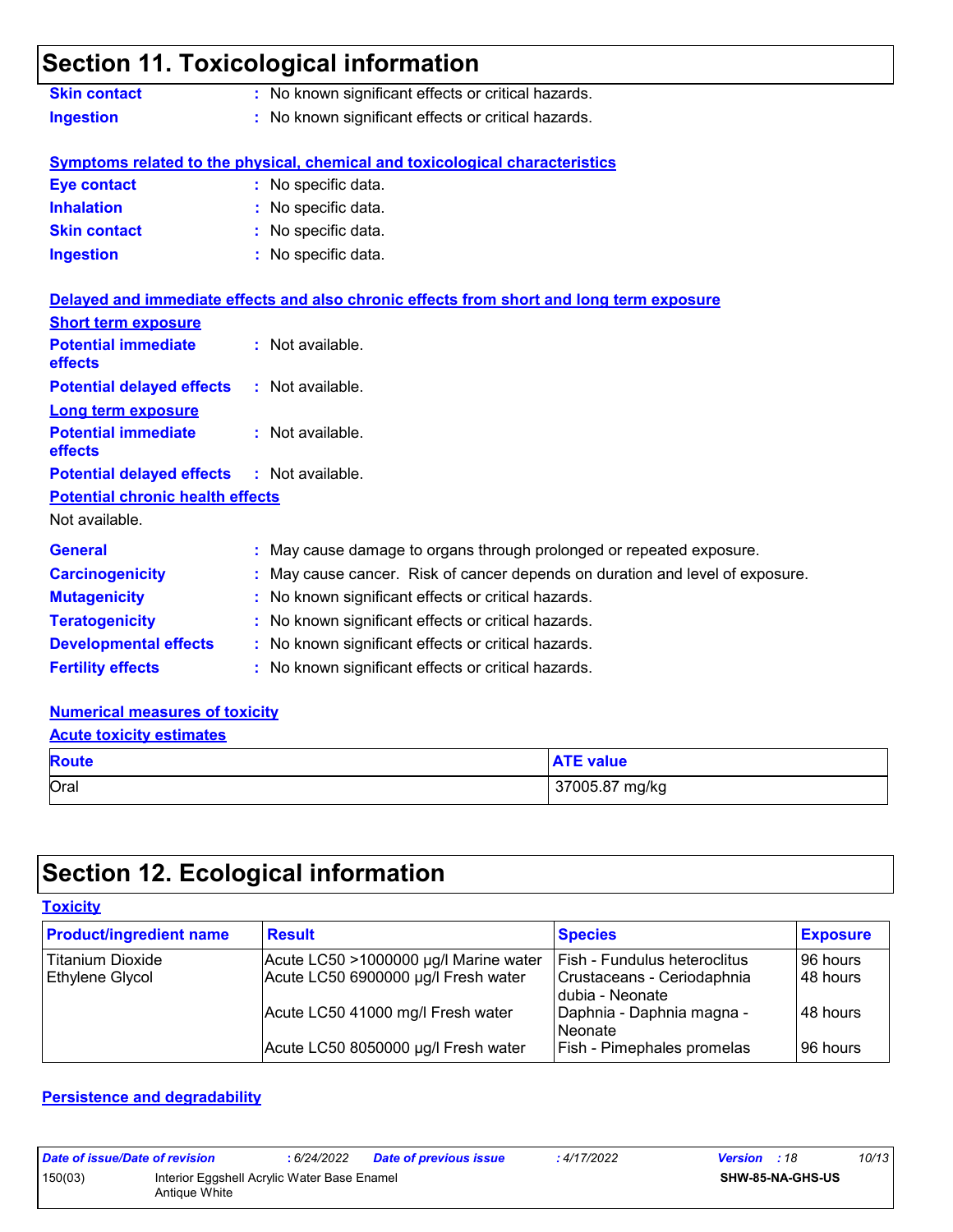### **Section 12. Ecological information**

| <b>Product/ingredient name</b> | <b>Aquatic half-life</b> | <b>Photolysis</b> | <b>Biodegradability</b> |
|--------------------------------|--------------------------|-------------------|-------------------------|
| <b>Ethylene Glycol</b>         |                          |                   | Readily                 |

#### **Bioaccumulative potential**

Not available.

#### **Mobility in soil**

**Soil/water partition coefficient (KOC)**

**:** Not available.

#### **Other adverse effects** : No known significant effects or critical hazards.

### **Section 13. Disposal considerations**

#### The generation of waste should be avoided or minimized wherever possible. Disposal of this product, solutions and any by-products should at all times comply with the requirements of environmental protection and waste disposal legislation and any regional local authority requirements. Dispose of surplus and non-recyclable products via a licensed waste disposal contractor. Waste should not be disposed of untreated to the sewer unless fully compliant with the requirements of all authorities with jurisdiction. Waste packaging should be recycled. Incineration or landfill should only be considered when recycling is not feasible. This material and its container must be disposed of in a safe way. Care should be taken when handling emptied containers that have not been cleaned or rinsed out. Empty containers or liners may retain some product residues. Avoid dispersal of spilled material and runoff and contact with soil, waterways, drains and sewers. **Disposal methods :**

### **Section 14. Transport information**

|                                      | <b>DOT</b><br><b>Classification</b> | <b>TDG</b><br><b>Classification</b> | <b>Mexico</b><br><b>Classification</b> | <b>IATA</b>    | <b>IMDG</b>    |
|--------------------------------------|-------------------------------------|-------------------------------------|----------------------------------------|----------------|----------------|
| <b>UN number</b>                     | Not regulated.                      | Not regulated.                      | Not regulated.                         | Not regulated. | Not regulated. |
| <b>UN proper</b><br>shipping name    | $\blacksquare$                      | ۰                                   | ä,                                     |                |                |
| <b>Transport</b><br>hazard class(es) | $\blacksquare$                      | ۰                                   |                                        |                |                |
| <b>Packing group</b>                 | $\blacksquare$                      | ۰                                   | $\blacksquare$                         |                | $\blacksquare$ |
| <b>Environmental</b><br>hazards      | No.                                 | No.                                 | No.                                    | No.            | No.            |
| <b>Additional</b><br>information     | $\blacksquare$                      | ۰                                   | $\blacksquare$                         |                |                |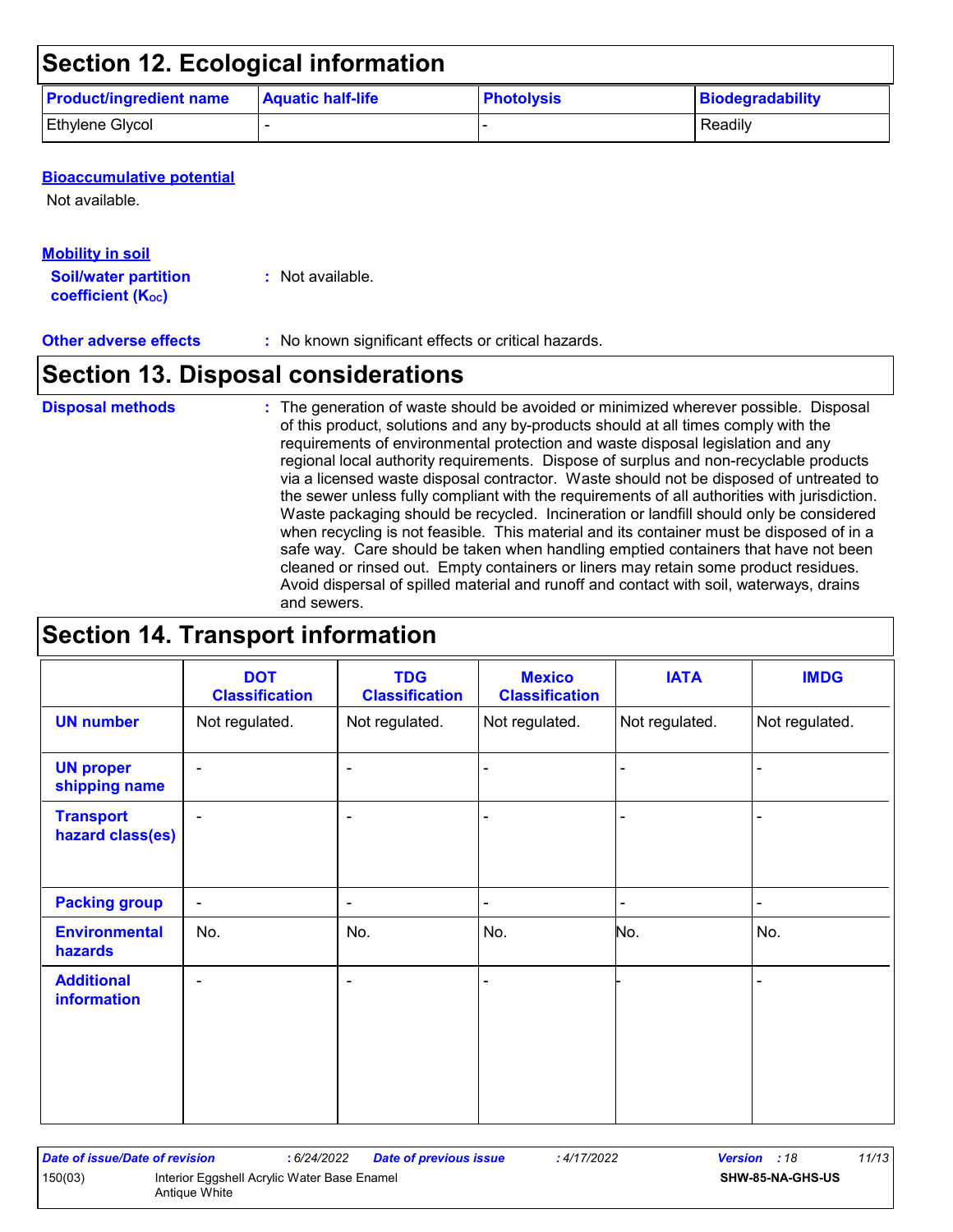### **Section 14. Transport information**

| <b>Special precautions for user :</b> | Multi-modal shipping descriptions are provided for informational purposes and do not<br>consider container sizes. The presence of a shipping description for a particular<br>mode of transport (sea, air, etc.), does not indicate that the product is packaged<br>suitably for that mode of transport. All packaging must be reviewed for suitability<br>prior to shipment, and compliance with the applicable regulations is the sole<br>responsibility of the person offering the product for transport. People loading and<br>unloading dangerous goods must be trained on all of the risks deriving from the<br>substances and on all actions in case of emergency situations. |
|---------------------------------------|-------------------------------------------------------------------------------------------------------------------------------------------------------------------------------------------------------------------------------------------------------------------------------------------------------------------------------------------------------------------------------------------------------------------------------------------------------------------------------------------------------------------------------------------------------------------------------------------------------------------------------------------------------------------------------------|
| <b>Transport in bulk according</b>    | Not available.                                                                                                                                                                                                                                                                                                                                                                                                                                                                                                                                                                                                                                                                      |
| to IMO instruments                    | - 50                                                                                                                                                                                                                                                                                                                                                                                                                                                                                                                                                                                                                                                                                |

**Proper shipping name :**

#### : Not available.

### **Section 15. Regulatory information**

**TSCA 5(a)2 proposed significant new use rules**: 2-Methyl-4-isothiazolin-3-one; 5-Chloro-2-methylisothiazolinone; Nonylphenoxypoly(ethoxy)ethanol

#### **SARA 313**

SARA 313 (40 CFR 372.45) supplier notification can be found on the Environmental Data Sheet.

#### **California Prop. 65**

WARNING: This product contains chemicals known to the State of California to cause cancer and birth defects or other reproductive harm.

| <b>International lists</b> | : Australia inventory (AIIC): Not determined.                |
|----------------------------|--------------------------------------------------------------|
|                            | China inventory (IECSC): Not determined.                     |
|                            | Japan inventory (CSCL): Not determined.                      |
|                            | Japan inventory (ISHL): Not determined.                      |
|                            | Korea inventory (KECI): Not determined.                      |
|                            | New Zealand Inventory of Chemicals (NZIoC): Not determined.  |
|                            | Philippines inventory (PICCS): Not determined.               |
|                            | Taiwan Chemical Substances Inventory (TCSI): Not determined. |
|                            | Thailand inventory: Not determined.                          |
|                            | Turkey inventory: Not determined.                            |
|                            | Vietnam inventory: Not determined.                           |

### **Section 16. Other information**

**Hazardous Material Information System (U.S.A.)**



**The customer is responsible for determining the PPE code for this material. For more information on HMIS® Personal Protective Equipment (PPE) codes, consult the HMIS® Implementation Manual.**

**Caution: HMIS® ratings are based on a 0-4 rating scale, with 0 representing minimal hazards or risks, and 4 representing significant hazards or risks. Although HMIS® ratings and the associated label are not required on SDSs or products leaving a facility under 29 CFR 1910.1200, the preparer may choose to provide them. HMIS® ratings are to be used with a fully implemented HMIS® program. HMIS® is a registered trademark and service mark of the American Coatings Association, Inc.**

**Procedure used to derive the classification**

|         | <b>Classification</b>                                        |             |                                                                 |             | <b>Justification</b>                       |       |  |
|---------|--------------------------------------------------------------|-------------|-----------------------------------------------------------------|-------------|--------------------------------------------|-------|--|
|         | CARCINOGENICITY - Category 1A                                |             | SPECIFIC TARGET ORGAN TOXICITY (REPEATED EXPOSURE) - Category 2 |             | l Calculation method<br>Calculation method |       |  |
|         | Date of issue/Date of revision                               | : 6/24/2022 | <b>Date of previous issue</b>                                   | : 4/17/2022 | Version : 18                               | 12/13 |  |
| 150(03) | Interior Eggshell Acrylic Water Base Enamel<br>Antique White |             |                                                                 |             | SHW-85-NA-GHS-US                           |       |  |